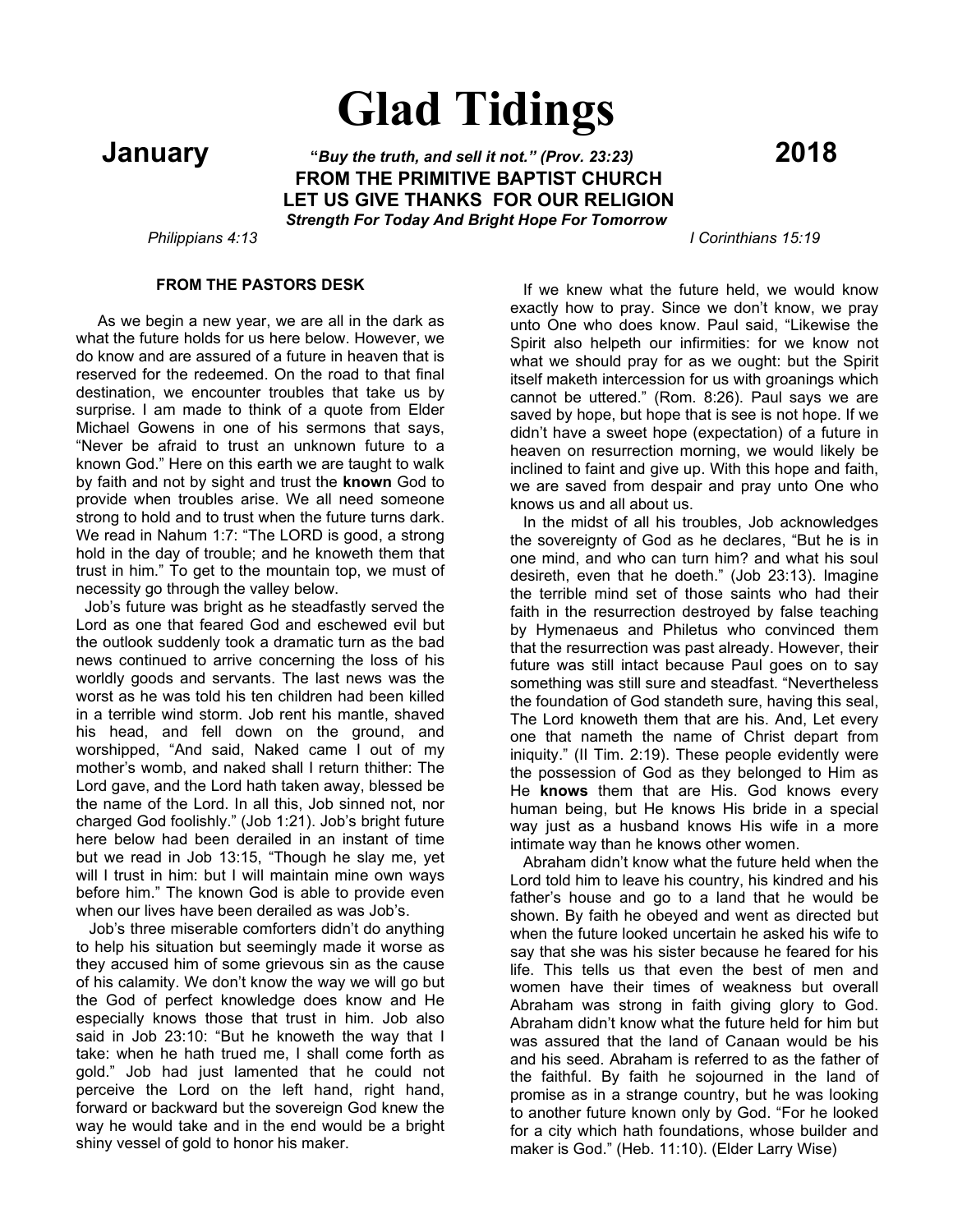### **GLAD TIDINGS EDITORIAL OFFICE**

 Please send all articles, announcements, change of address, correspondence and contributions to the Editor of Glad Tidings at the address below or call 662-489-5017 for announcements. You may also email to **wisepb310@gmail.com**; we reserve the right to reject or edit any material. **All published material must be received prior to the 8th of the month** to be included in the following month's issue and sent to the Editor at the following address:

> Elder Larry Wise 12932 Hwy 9 S. Randolph, MS 38864

All names and addresses of Glad Tidings will be deleted from the mailing list if an issue is returned as undeliverable as addressed unless proper notification has been received. There is no subscription price for Glad Tidings. We do accept contributions as Glad Tidings is reader supported. **Make checks payable to "Glad Tidings" and send to the Editor at the above address.** They are sincerely appreciated. This is a Primitive Baptist Church publication.

#### \*\*\*\*\*\*\*\*\*\*

# **The Work and Effect of Righteousness** By Elder Guy Hunt (Deceased)

 **Isa 32:17**, "And the work of righteousness shall be peace; and the effect of righteousness quietness and assurance for ever."

 As long as there is wrath, wars, depravity, unrighteousness and the works they bring, there is no peace. No wonder man has no hope nor peace with God on man's own works, because all these and the other things that are corrupt are the life story of man. No wonder that those touched with God's grace from the time of righteous Abel to the present time have looked with tears of hope and thanksgiving to Jesus for their peace. They have known that their shoulders were not able to bear their own many sins and iniquities.

 This being the condition of man, in order that heaven be populated by those he loved with an everlasting love, that they not be banished forever, and justly so, from his presence, Jesus came in their stead, and by his obedience many were made righteous. We hear often the admonition to *make your peace with God.* Man is incapable of making his eternal peace with God. He does not have the attributes of perfection and righteousness. But, Jesus was given power over all flesh that he should give eternal life to as many as the Father gave him. **Isa 32:1**, "Behold a King shall reign in righteousness." He is our peace with God. He is our righteousness. If a

person is not made righteous by Jesus Christ, then he is not righteous. If he is made righteous, then the work of righteousness is peace which never ceases and never needs renewing.

 Although you can never make your eternal peace with God, and don't need to, because Jesus did that for you, you do live in the effects of righteousness, which is quietness and assurance forever. Do you feel the quiet assurance that the blood, righteousness and peace of Jesus is sufficient? Do you see the quietness of his promises to his people, that the gates of hell shall not prevail against his church? That Jerusalem is a quiet habitation, a tabernacle that shall not be taken down, not one of the stakes thereof ever be removed, neither shall any of the cords be broken. The effect of this righteousness brings the quietness and assurance that as long as the sun which God giveth and the stars and the moon depart not from him, then the seed of Israel shall never cease from being a nation before him **Jer 31:35-36.** That if heaven above can be measured and the foundations of the earth searched out beneath, then and only then, will he cast off all the seed of Israel for all they have done, **Jer 31:37**. That as sure as not a bone of his precious body was broken, not a one of his loved ones shall ever be broken from the embrace of God's love and justification and surety of heaven after awhile. That God knoweth them that are his, so no one has to make him acquainted with them. That the church is a home and not the stepping stone to heaven, so that those who foolishly miss those precious joys here will not miss the bliss of glory with God. That the gospel is good news that our Father sends is not a vehicle to heaven, so we are assured the little babes, the retarded, the heathen of the lands of the world who can't, and do not hear the gospel do not miss heaven, because of it. We don't have to preach a doctrine that it may be too late, if a person does not do thus and so, because Jesus did it (redeemed them all the way to God by his blood) and he has never been too late, nor has he ever failed.

 All of this because of the work of righteousness and the effect of it. We see trouble, we see afflictions, but we are still quietly assured by God's promise that those things will be forbidden in glory. That the joys we receive cannot express nor the mind of man conceive the greatness, the beauty and the joys of living in heaven with God and his family.

 These things being true we do not have to preach a religion based and sustained upon the success of scaring little children into the church by telling them they will be sent to hell, if they do not join the church. We hold forth instead the beauty of the smiles of Jesus to those who live and die in his kingdom, his church in the world. We feel that if those of his children, as they view his righteousness, and covering us from all sin is not enough to draw us to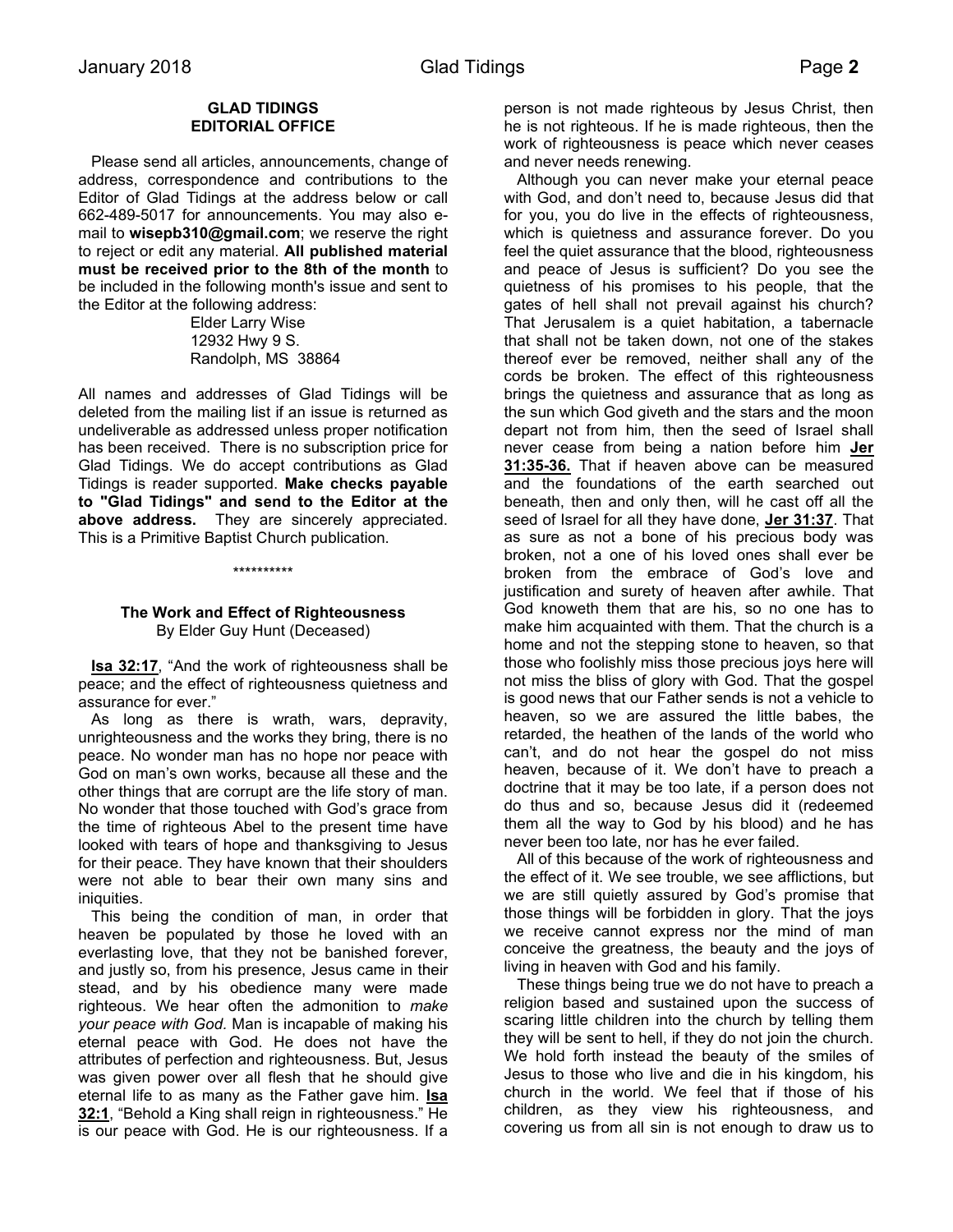the church and encourage us to live a pure and undefiled religion, nothing will. That, after all he has done for us, we should feel ashamed to live out in the world, when he has given us a home, the church, to live in.

 This righteousness did not bring us peace with man or with the world, but with God. If I know my heart, I would not exchange the quietness and assurance, that this righteousness our Lord and Savior gave us for all the world nor life itself. Let us see if the good old hymn harmonizes with our experience.

> Here in the vineyard of my Lord, I love to live and labor. And be obedient to my God, Until the dying hour.

 If it doesn't harmonize with our experience, may I insist you try going home to your friends, follow your Lord in baptism, and don't just stop there, but let us live faithful to him and his kingdom all the days of our life. Let us wash the saint's feet, and shout his praises amidst a crooked and perverse nation, unashamed with our feet treading happily along the Pathway of truth in honor to God. (Oct., 1965)

(From *"The Best of Elder Guy Hunt")*

\*\*\*\*\*\*\*\*\*\*

# **Anthology of Primitive Baptist Literature The Scapegoat**

**The SCAPEGOAT:** C. H. Cayce: In the offering in which there was a scapegoat, two goats were used. See Le 16. Both these goats represented the work of Christ in His atonement and sacrifice for sin. One of the goats was slain. So was Christ slain. The priest laid his hands on the head of the scapegoat and confessed the sins of Israel on the head of that goat, then the goat was carried away by a fit man into the land of forgetfulness. Our sins were laid on Christ; see Isa 53:6. He bore our sins in His own body on the tree; see 1Pe 2:24. He put away sin by the sacrifice of Himself; see Heb 9:26. The scapegoat, therefore, represented the work of Christ in carrying our sins away into the land of forgetfulness, where they will be remembered against us no more. Our sins are, therefore, atoned for, satisfaction is made for them; and they are also all borne away, in the work of Christ." (CAYCE'S EDITORIALS vol. 1, ppg 271) \*\*\*\*\*\*\*\*\*\*

 "And, having made peace through the blood of his cross, by him to reconcile all things unto himself; by him, I say, whether they be things in earth, or things in heaven." (Col. 1:20)

# **THE COURSE OF LEAST OPPOSITION**

 There is a strong inclination in a preacher to go in the course in which he has the least opposition. If the church has studied doctrine, and all are strong in that direction the preacher feels that the members will be able to follow any discourse understandingly on these points, and the faces of the hearers will show that they are keeping up with his thoughts, when he should take up a practical line of thought, it might not be so congenial to their thoughts and there would be a drawing back, because the members were not so much interested in practical things.

 But what would be the duty of the minister in the case? Evidently, to strengthen the weakest places. But it is a very hard undertaking for a minister to try to "perfect that which is lacking." There is the natural inclination in himself to do that which is easiest and which receives the most applause. There is the opposition from without to make any changes in the course of life into which they have become settled. Then if he advocates changes, it will be said that he is trying to introduce "new" things and is trying to overturn the old order of things.

 But if the "old order" itself be not in harmony with the scriptures, then it ought to be overturned. And if the habits in which the members have become settled are not right habits, then they ought to be broken up.

 It is a serious question that every pastor of a church should ask himself. Where is the weak place in my churches? Where do they lack? Then set a task for himself at once to strengthen that which is weak, though it may require sacrifice and labor. He should not seek for self applause and an easy path for himself.

Elder Walter Cash, 1931 (From "*The Christian Pathway",* April, 1982)

# \*\*\*\*\*\*\*\*\*\* **EVER LEARNING**

I have joyous peace within my soul, The blood of Jesus made me whole. Gave His life for me without a plea, It's to Him that I must always flee.

Flee for refuge in the time of trial, Shelter is sure; there's no denial. I'm glad that I know where to go, When the stormy winds start to blow.

Does peace in my soul always rule? I confess it's not so it's back to school. I must learn to trust all over again, A God who knows where I have been. Elder Larry Wise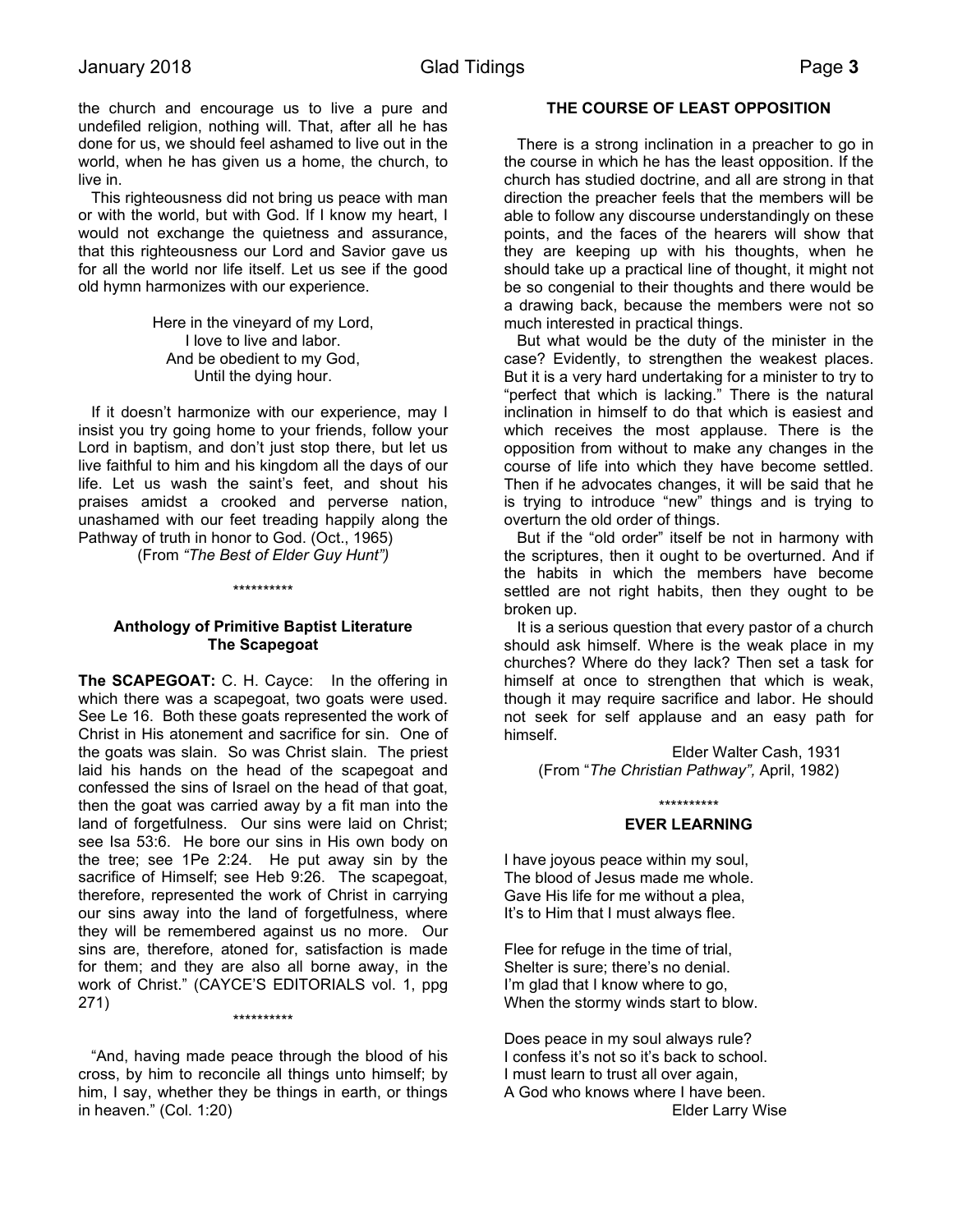# **CHRISTIAN PILGRIMAGE**

 "A real Christian is one whose understanding is enlightened by the influence of diving grace, who is taught to behold God as the chief good, the Lord Jesus as the only way to obtain felicity, and that the Holy Spirit is the grand agent in applying the blessings of the gospel to his soul. His heart is renovated, and inclined to revere, honor, worship, trust in, and live to God. His affections are elevated above the world, and center on God alone. He embraces him as his portion, loves him supremely, and is jealous in the defense of his cause. His temper is regulated, his powers roused to vigorous action, his thoughts spiritual, and his general deportment amiable and uniform. In fine, the true Christian character exceeds all others as much as the blaze of the meridian sun outshines the feeble light of the glow-worm." (Buck's Theo. Diet.)

 A pilgrim is one who travels. a stranger, a traveler. Thus we see that a Christian pilgrim is a true worshipper of God, who is traveling through this life as follower of the Savior, Jesus Christ. The travels of a Christian are not smooth but has his trials and many obstacles along his pathway. It is as one traveling through a mountainous country; some times he is on the mountain top and sometimes in the valley of darkness. Ones passing through the valley enables him to appreciate the mountain top with greater joy. We have had a very dry season in our country and have longed for rain to come and have not enjoyed the sunshine as we would have after a long season of rain and the sun finally appear and the clouds are removed from the sky. So it is needful that we be tried and the dross purged that the gold might be purified.

 The apostle Paul relates the many trials that he suffered for the cause's sake and the last reported was "in perils among false brethren." (2 Cor. 11:26). No doubt this caused him greater sorrow than all others; and in Acts 20:24 "But none of these things move me, neither count I my life dear unto myself, so that I might finish my course with joy, and the ministry, which I received of the Lord Jesus, to testify the gospel of the grace of God." He warned the disciples that some would turn away from the truth and not endure sound doctrine.

 The apostle was enabled to finish his course with joy, saying, "I am now ready to be offered, and the time of my departure is at hand. I have fought a good fight, I have finished my course, I have kept the faith: henceforth there is a crown of righteousness, which the Lord, the righteous Judge shall give me at that day; and not to me only, but unto all them also that love his appearing." (2 Tim. 4:6-8)

 There are two ways spoken of that the child of God can travel in this life; the broad way that leads to death, or the strait gate and narrow way that leads to

life. The broad way is an enticing way and of least resistance. The multitudes travel this road. The strait gate and narrow way is a difficult way with many obstacles to overcome, but it leads to the spiritual joys. A road that is full of ruts and has been frozen is rough to travel over, but there has been someone who has traveled this road before who made the ruts.

 "Let us not be weary in well ding; for in due season we shall reap if we faint not."

Earl Daily (From "*The Advocate and Messenger",* Sept. 1966)

\*\*\*\*\*\*\*\*\*\*

#### **WORRY OVERCOME**

 We are all prone to needlessly worry about certain things that cause us unnecessary pain and perhaps despair. We have a means to overcome that weakness at the throne of God. Paul writes, "Be careful for nothing; but in every thing by prayer and supplication with thanksgiving let your requests be made known unto God." (Phil. 4:6). "Be careful" means to not be anxious about things that happen. If we are too anxious, it means we are in a worrisome state. This doesn't mean we aren't to be concerned about certain situations but we take it to the Lord in prayer. We sing a song called "What A Friend We Have In Jesus" which tells us that we often forfeit peace because we do not take it to the Lord in prayer. The following verse in Phil 4:7 confirms this as the truth: "And the peace of God, which passeth all understanding, shall keep your hearts and minds through Christ Jesus." Prayer produced this peace.

 Elder Sony Pyles says he worries "little" over things over which he has no control and he emphasized "little". If we have control over a situation, then we should be attempting to rectify the situation. If we have no control, then commit it to the Lord in prayer and supplication. The truth is that through the weakness of the flesh, we are all prone at times to throw up our hands and are ready to give up but Jesus gives us the parable of the unjust judge to overcome this tendency. Jesus says as an introduction to that parable: "And he spake a parable unto them to this end, that men ought always to pray, and not to faint;" (Luke 18:1). We can come boldly to the throne of grace and obtain mercy and find grace to help in time of need. (Heb. 4:16). Then Paul tells us that "Mercy" kept him from fainting. "Therefore seeing we have this ministry, as we have received mercy, we faint not;" (II Cor. 4:1). There is power available to the faint-hearted just as Isaiah says: "He giveth power to the faint; and to them that have no might he increaseth strength." (Isa. 40:29). We must continue to wait on the Lord and look up to the unseen things which are eternal and not to the things seen which are temporal. May God give us grace to realize this and then to put it in action!*—Editor*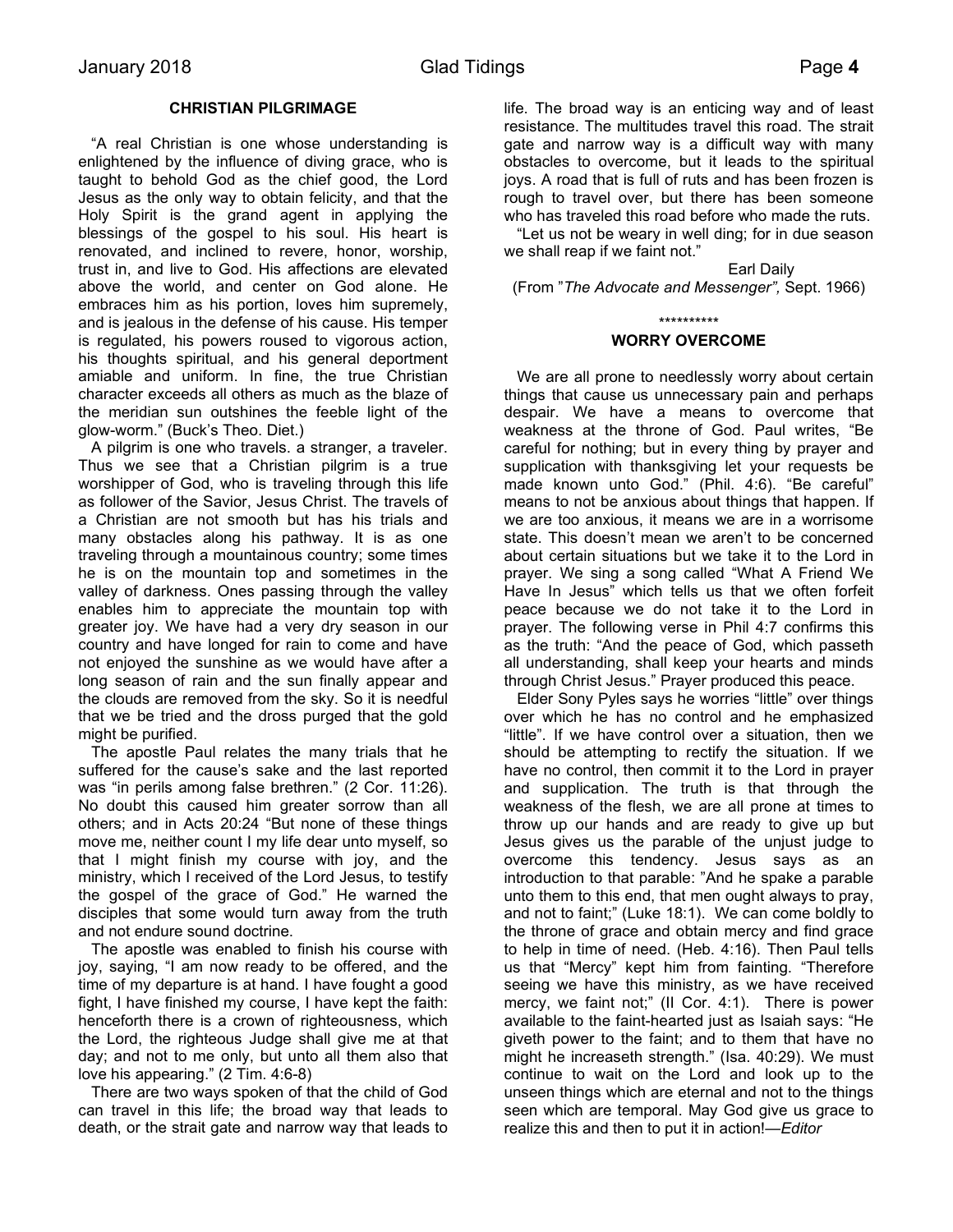# **WORTHY IS OUR GOD**

By Elder Rickey Taylor Booneville, Mississippi

 Colossians 1:10: "That ye might walk worthy of the Lord unto all pleasing, being fruitful in every good work, and increasing in the knowledge of God."

 We are the children of God, his chosen ones. (Ephesians 1:4.) He made us his children though we were enemies. (Romans 5:10) Though enemies we are saved through his grace by the Lord Jesus Christ. Do you feel worthy of such a blessing? I am sure you feel that you are not worthy of such a blessing. We could never hope to be good enough to be his children. However, by his grace we are. Grace means unmerited favor. He chose us as his children. What a blessing, and as his children we are expected to walk worthy of his name. That is how we show a worthiness to be called a child of God. Faith is believing in the Lord, and we should believe that in walking according to the ways that God instructs us. This is done when we walk by faith

 Walking by faith is pleasing to God, thus our text uses the expression **"unto all pleasing"**. Not everything the children of God do are pleasing to him, but when they choose to walk in faith to him, this is pleasing to him every time they make the choice to do so.

 **Being fruitful in every good work**. This is a depiction of the children of God as trees of righteousness (Psalms 93:12). Trees that were planted by God for the purpose of bringing forth fruits of good works. Here he plants the trees by turning the heart of stone to the heart of flesh in his marvelous work of regeneration. The children of God will show some fruits of that regeneration in some way and some form. Those fruits of righteousness would not be there unless God had first done a work in their hearts.

 **And increasing in the knowledge of God**. I have absolutely no doubt in my mind that there are children of God outside the church who have never joined a church of any kind; they may have never followed their Lord in baptism, yet they will be in heaven someday. Thank you Lord for your amazing grace! Everyone that you died for will be in heaven. (John 6:40). The ones that are blessed here in time are those that walk by faith, following their Lord as best they can. God promises to increase their knowledge in a spiritual way. As children we learn from our parents and teachers; by the time that we have reached maturity we have grown both physically and mentally. Likewise the same things happen to us as we walk in his kingdom. We grow in the knowledge of that which we need to serve Him. Our blessings surely will overflow. We feel his Spirit, under the preaching of the Gospel. We learn that he doesn't forsake us when tribulations come upon us.

We feel his confidence as we turn our burdens over to Him. With this knowledge will also come more responsibilities to remain faithful to the Lord. .One of the reasons that the Lord was angry with Israel in the Sinai desert was their lack of faith in his power to help them. They had seen his glory and his many miracles after coming out of Egypt by his mighty hand. Yet they spy out the land of Canaan, see the giants there, and they say that we cannot take the land for they are stronger than we are! (Numbers 22:14) Would God not have been their strength to fight their battles? Yes, he would have. They knew this; they had this knowledge because he had been there for them already many times. Yet they failed to trust him in a faithful way.

 Let's not make this same mistake. Our Lord is worthy of all the praise that we can give him, through our good works.

Worthy of all our soul's adoration.

Lord, may we come before thee with singing.

Filled with Thy Spirit, wisdom and power'r, May we ascribe Thee glory and honor. Worthy art Thou, Worthy art Thou! Worthy of riches, blessings and Honor. Worthy of wisdom, glory and Pow'r! Worthy of earth and heaven's Thanksgiving, Worthy art Thou! Worthy art Thou!

Elder Rickey Taylor

\*\*\*\*\*\*\*\*\*\*

**THOUGHT OF THE DAY** By Elder Robert Payne November 25, 2017

Thought of the day:

And the man said, The woman whom thou gavest to be with me, she gave me of the tree, and I did eat. And the LORD God said unto the woman, What is this that thou hast done? And the woman said, The serpent beguiled me and I did eat. Genesis 3: 12-13. And there you have it, the beginning of excuses and blame. When mankind fell in the garden under the penalty of sin and death, he began to make excuses for his behavior and blame somebody else for his sin. We are no different today, but Lord help us to acknowledge our sins and short comings and strive to be like our Savior. We will never attain to that in this world, but it certainly should be our desire, by the grace of God to live better.

 He that is good for making excuses is seldom good for anything else.—Benjamin Franklin

 It is easy for some people to find an excuse to miss church but more difficult to find an excuse to miss work.*—Editor*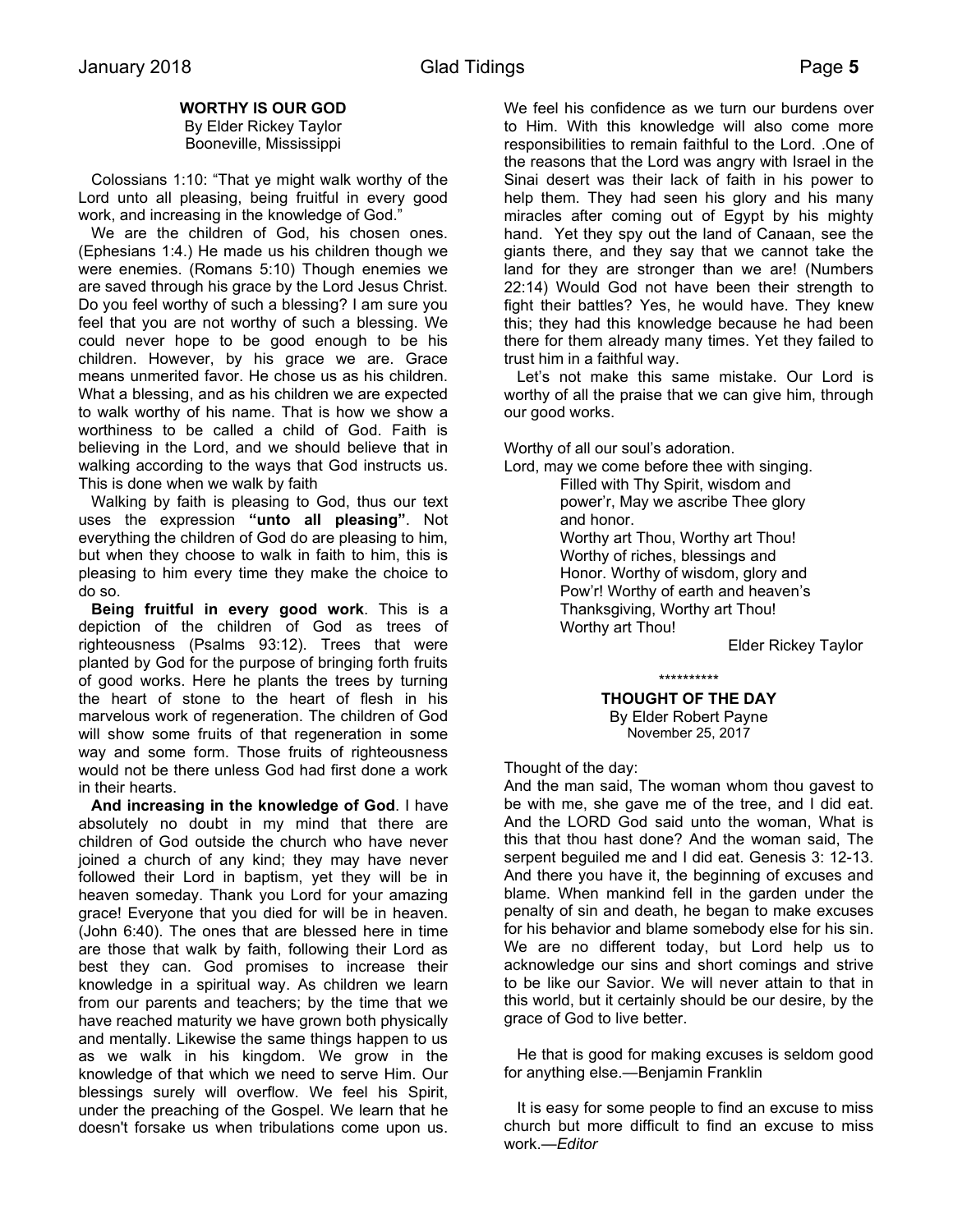# **BIBLE FILL IN THE BLANK**

- 1. For we are the \_\_\_\_\_\_\_, which worship God in the Spirit, rejoice in Christ Jesus, and have no in the flesh. (Phil. 3:3)
- 2. Concerning zeal, the church, touching the righteousness which is in the law, blameless. (Phil. 3: 6)
- 3. I press toward the mark for the \_\_\_\_\_\_of the high calling of God in Christ Jesus. (Phil. 3:14)
- 4. For many walk, of whom I have told you often, and now tell you even \_\_\_\_\_\_, that they are the enemies of the of Christ. (Phil. 3:18)
- 5. Whose end is \_\_\_\_\_\_\_\_, whose god is their belly, and whose glory is their \_\_\_\_\_\_\_, who mind earthly things. (Phil. 3:19)
- 6. And the peace of God, which passeth all shall keep your hearts and \_\_\_\_\_through Christ Jesus. (Phil. 4:7)
- 7. Not that I speak in respect of \_\_\_\_\_\_: for I have learned, in whatsoever state I am, therewith to be \_\_\_\_\_\_\_. (Phil. 4:11)
- 8. But my God shall all your need according to his riches in glory by Christ Jesus. (Phil. 4:19)
- 9. For the \_\_\_\_\_\_ which is laid up for you in heaven whereof you heard before in the word of the truth of the \_\_\_\_\_\_\_. (Col. 1:5)
- 10. For this cause we also, since the day we heard it, do not cease to \_\_\_\_\_ for you, and to desire that ye might be filled with the knowledge of his in all wisdom and spiritual understanding. (Col. 1:9)

#### \*\*\*\*\*\*\*\*\*\*

# **IN WHAT BOOK OF THE BIBLE ARE THESE VERSES?**

- 1. Wherefore, beloved, seeing that ye look for such things, be diligent that ye may be found of him in peace, without spot, and blameless.
- 2. Seek ye the Lord while he may be found, call upon him while he is near.
- 3. The things have I spoken unto you, that my joy might remain in you, and that your joy might be full.

*(Answers on Page 8)*

### **OUT OF THE MOUTH OF BABES**

 Sometimes we see things and miss the obvious. Several weeks ago we were keeping our grandson, Isaac, and we were at the supper table. I don't remember what we were talking about but all at once Isaac starting screaming very loud. It startled me and I said, "What in the world is that?" Isaac immediately said, "It's Isaac screaming." Of course, how could I have missed that?*—Editor* 

\*\*\*\*\*\*\*\*\*\*

#### **FOR THE POOR**

For The Poor (1951, September)

Dedicated to the glory of God: For the comfort of those who mourn; That such might be more able to stand Life's every tempestuous storm.

This dear little ship, that ply's the seas With goods from a distant shore, Each month it brings that heavenly food, And we often wish for more.

Its well-known name is plainly seen On beautiful snow-white sails, A name we love the most to see, When the postman brings the mail.

A cargo from that heavenly port, Laden with silver and gold. Treasures from God's bountiful store Of things both new and old!

"FOR THE POOR," an appropriate name, Written across its snow-white sails A name we always long to see. Please God—that it may not fail.

H. A. Byington, Sparks, Ga.

# \*\*\*\*\*\*\*\*\*\*

# **POOR IN SPIRIT**

 "Blessed are the poor in spirit: for theirs is the kingdom of heaven. " (Matt. 5:3). The poor in spirit surely are blessed which means they are happy. The poor in this text are beggars at the door of God's mercy and are humble as they feel no sense of being worthy of the least of the mercies of God. It is this type of person that has the kingdom of heaven. Jesus said the poor have the gospel preached unto them. (Matt. 11:5). This is listed among the miracles that Jesus told John's disciples to show him. The gospel, the poor in spirit and the kingdom of heaven go hand in hand for the temporal welfare of the saints.*—Editor*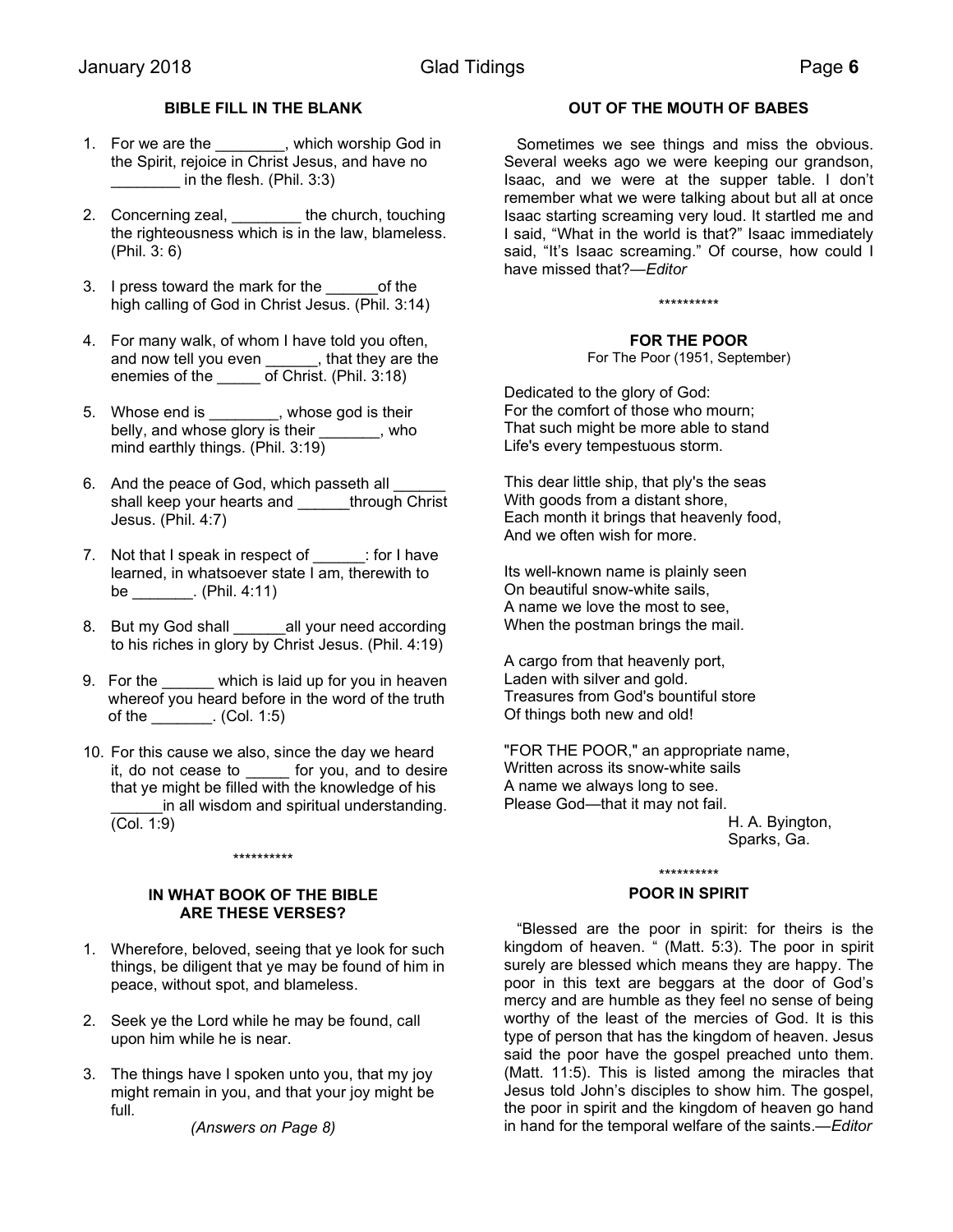#### **CHURCH NEWS**

 Providence Primitive Baptist Church in Stringer, MS would like to invite our brethren and sisters to worship with us for our meeting, Lord willing, on the 4<sup>th</sup> weekend in January, 2018. Services are to begin Friday, January 26, at 10 a.m. with lunch to follow followed by afternoon service. Supper will be served at 6 p.m. with night service at 7:00 p.m. Services on Saturday, January 27, will follow the same schedule with the meeting ending on Sunday with services at 10:30 a.m. and lunch to follow. If you are unable to come, pray for the meeting.

 We would like to invite our brethren and sisters to worship with us. In addition to brethren and sisters hosting guests in our homes, there are numerous hotels in Laurel and a Red Carpet Inn in Taylorsville.. Please contact Elder Mark Quarles at mdqprimitive7@att.net for more information or if you need a place to stay. Elder Mark Quarles is Pastor of Providence.

#### \*\*\*\*\*\*\*\*\*\*

#### **MINISTERIAL ORDINATION**

 Bethany Primitive Baptist Church, 4905 Hwy 346, Pontotoc, MS has called for the ordination of Brother Jeremy Wise, Pontotoc, MS to the full work of the gospel ministry. The ordination is scheduled for the second Sunday afternoon in January, 2018. The date for the ordination is **January 14 at 2:30 p.m.** Everyone is invited to the ordination and a special invitation and solicitation is extended to all ordained ministers and deacons of the Primitive Baptist faith to join them in this special service and to sit in the presbytery. Antioch Primitive Baptist Church, Oxford, MS has already called Brother Jeremy to be their new Pastor and he has accepted the call.

 Pray for the Lord to call and send more ministers into His vineyard as a shortage of ministers exists among various churches among the Primitive Baptists.

 "Who then is Paul, and who is Apollos, but ministers by whom ye believed, even as the Lord gave to every man? I have planted, Apollos watered; but God gave the increase. So then neither is he that planteth any thing, neither he that watereth; but God that giveth the increase." (I Cor. 3:5-7)

 "But when he saw the multitudes, he was moved with compassion on them, because they fainted, and were scattered abroad, as sheep having no shepherd. Then saith he unto his disciples, The harvest truly is plenteous, but the labourers are few; Pray ye therefore the Lord of the harvest, that he will send forth labourers into his harvest." (Matt. 9:36-38)

#### **CHURCH NEWS**

 Macedonia Primitive Baptist Church Ackerman, MS will have their annual open meeting the  $4<sup>th</sup>$  weekend in February, 2018. More details to follow in February issue of Glad Tidings. Elder David Wise is Pastor of Macedonia.

# \*\*\*\*\*\*\*\*\*\*

#### **EXCERPTS GLAD TIDINGS READER LETTERS**

Thank you Elder Larry,

 I so appreciate receiving "Glad Tidings"—these articles give me strength and encouragement, and I thank God that he is blessing you in this work! Enclosed is a donation to use for your expenses. Much love and prayers for you and yours and may God bless!

> Rehna Boesswetter Cullman, AL

Dear ones,

 This is written as I think of Thanksgiving of "In our Dear Lord's Loving Care."

 We have his great mercy and Special grace no matter what the challenges we face. So we just need to remember as we breathe this precious air. We have so much to thank God for that will never be over. When we try to count our blessings, there is the unseen by our natural eyes and so much in between.

 We can never lose in these trials because our Dear Savior holds the keys so there is no need to fret—just take courage the way is set.

 Wishing God's wonderful blessings to you all along the way. He will see us through. Thanks so much for all the good news in Glad Tidings.

With Love and Hope in Christ,

Sister Loreta Lilly Akron, OH

#### **THE NEW YEAR**

\*\*\*\*\*\*\*\*\*\*

 Well, the New Year of 2018 is upon us and it seems like we just started 2017 but I wish to extend thanks for the many good comments regarding "Glad Tidings." Thanks are extended to the churches and individuals that have sent monetary donations to keep this publication going. It seems like when the funds get low, some individual or church sends in a donation to replenish the fund. I encourage sound articles to be submitted for consideration for publication in Glad Tidings. Some reader may have access to writings of the past of sound ministers. If so, then send copies if you feel led to do so.*—Editor*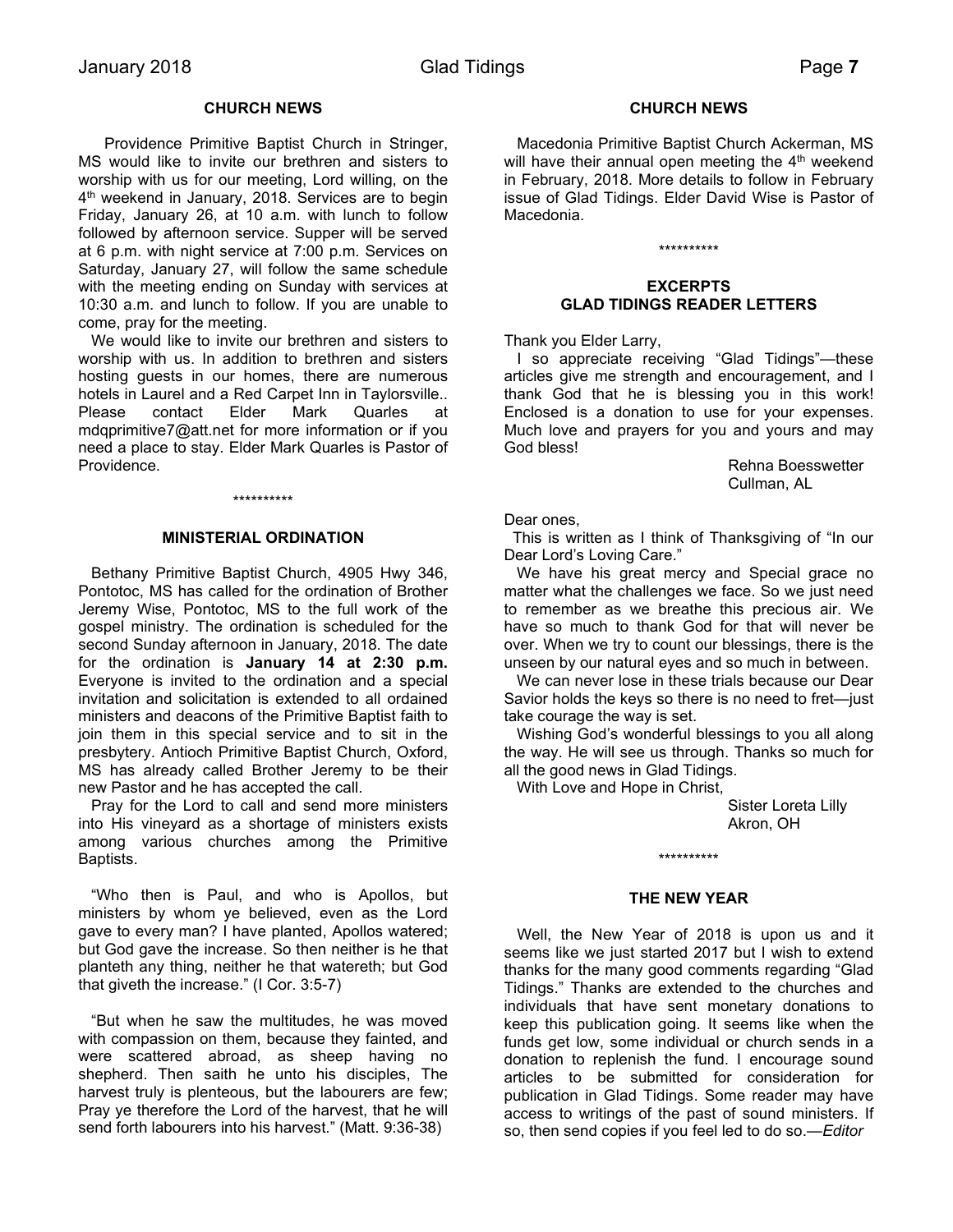# **ENTER NOT**

#### By Elder Larry Wise Randolph, Mississippi

 As I travel along the highways, I periodically see red warnings signs that say "Do not enter" which usually mark an entrance that a traveler might take but which would cause them to be going the wrong way. We hear of instances where a vehicle was going the wrong way on the Interstate and collided with someone, thus producing injury or death. There is a right way to go and a wrong way to go. Solomon said, "Enter not into the path of the wicked, and go not in the way of evil men. Avoid it, pass not by it, turn from it, and pass away." (Prov. 4:14-15). The righteous are not to enter the path of the wicked; they are to avoid it at all cost. They are even told to not even pass by it which assumes that they know the place of evil and wickedness.

 There is a path the just are to take and it doesn't lead into the path of the wicked. The Lord always leads in the right path. When we follow that leadership, our paths will be in the way of the Lord and we won't need to worry about having to stumble. The Lord doesn't cause us to stumble; it is our actions that produce this result. Solomon teaches this lesson in Prov. 4:11-12, "I have taught thee in the way of wisdom; I have led thee in right paths. When thou goest, thy steps shall not be straitened; and when thou runnest, thou shalt not stumble." Danger is ever present when we enter the wrong path.

 You have heard of people who love to live on the edge; that is they like to go just as far as they can and risk their lives for the sake of the thrill of victory or overcoming some dangerous obstacle. They do this on the pretense that they only endanger themselves; and declare that it is their life and they will do with it as they please. This is all selfdeception. We are not our own but have been bought with the price of the precious blood of the Son of God. Sin always endangers not only the practitioner but everyone else that is contacted in the process of fulfilling fleshly desires.

 Our young people especially are exposed to pressure that entice them to join the crowd and not be such a prude. Instruction in righteousness comes through the word of God and admonishes them to remember the Creator in their youth before the evil days (old age) draw nigh. When the young, or anyone else, join the crowd just to be one of the gang, there is a failure to remember the Lord; consequently, they expose themselves to the judgment of God and bring reproach upon themselves and the family they represent. Isn't it amazing how the inspired word of God knew just this type of atmosphere as God inspires Solomon to write, "My son, if sinners entice thee, consent thou not. If they say, come with us, let us wait for blood.

We shall find all precious substance, we shall fill our houses with spoil: Cast in thy lot among us; let us all have one purse: My son, walk not thou in the way with them; refrain thy foot from their path:" (Prov. 1:10-15). The apostle Paul tells us to abstain from all appearance of evil. (I Thess. 5:22). If something has the appearance of evil, it most likely is evil.

 A good name that has been cultivated for many years can be disgraced in a moment by failing to follow the admonition of "enter not." Solomon describes how valuable a good name is in Prov. 22:1, "A good name is rather to be chosen than great riches, and loving favour rather than silver and gold." Perhaps that driver that was going the wrong way on the Interstate was doing so because of drunkenness and failed to heed the warning sign of "Do Not Enter"; consequently, that driver was in danger and everyone else he approached. We cannot be drunk on the world's enchantments and still be able to distinguish the correct path to follow and see the path and warning sign that declares, "Enter not." A good name can be ruined by failure to exercise heavenly wisdom with which the Lord has endowed His children.

 We must not think that the people we associate with will not have an influence upon us. This thinking is the devil's lie as the Lord calls upon His people to separate themselves from the world; they are in the world, but they don't have to be of the world. Paul tells the Corinthian church, "Be not deceived: evil communications corrupt good manners." (I Cor. 15:33). This admonition seems clear that we are to be careful about the people we choose for friends. Do we want to be around those who take the Lord's name in vain or who are angry all the time? I trust the answer is no. We have no desire to enter that path as the scripture tells us to, "Make no friendship with an angry man; and with a furious man thou shalt not go:" (Prov. 22:24). Why would Solomon make such a statement? It is because we would have a tendency to learn the ways of anger and produce a snare to our soul. (Prov. 22:25).

 Yes, may we all "Enter not" the path of the wicked and evil men. We are exposed to this way just from the fact that we must make a living for our families in this world: however, we do not have to willingly enter such a path when there is an obvious choice of right to be made. The choice is for this life and not for the life to come in heaven and immortal glory as God has already made that choice before the world began.

#### \*\*\*\*\*\*\*\*\*\*

#### **ANSWERS IN WHAT BOOK OF THE BIBLE ARE THESE VERSES?**

- 1. II Peter (II Peter 3:15)
- 2. Isaiah (Isa. 55:6)
- 3. John (John 15:11)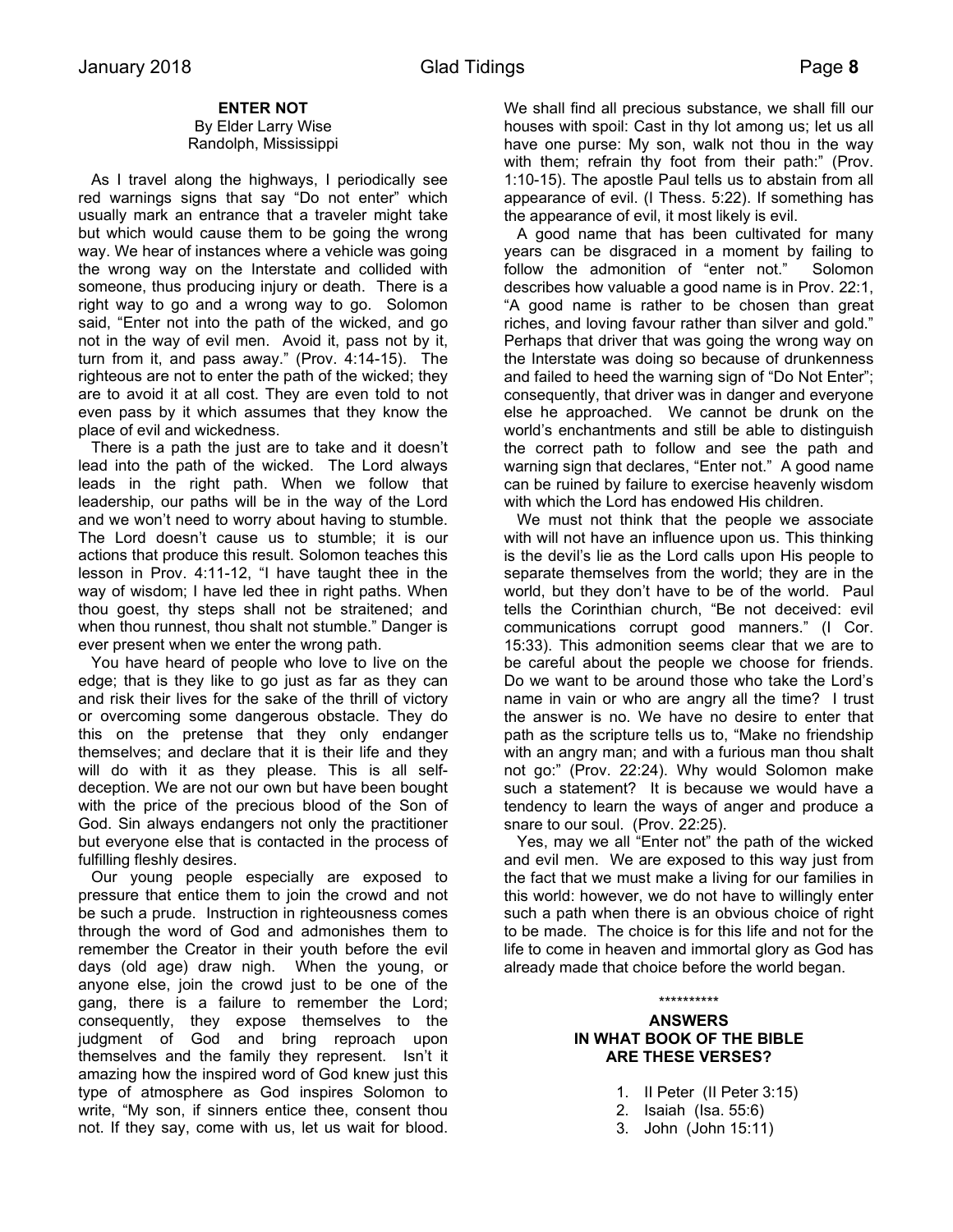# **FAITH ACRONYM**

**Focus:** Focus is a central point of concentration, and faith is concentrated on looking unto Jesus as the author and finisher of faith. The concentration is to keep our eyes on Jesus rather than looking to surrounding circumstances which can result in mortal peril in our lives. Peter illustrates a lack of focus and therefore a lack of faith as he walks on the water to come to Jesus. He does fine until he takes his eyes off Jesus and sees the boisterous waves surrounding him caused by the unseen wind; it is then that he begins to sink and cries out, "Lord, save me." (Matt. 14:30). It is a blessing that we have a compassionate high priest as Jesus responds in a way of deliverance and gently rebukes Peter for his lack of focus (faith). "And immediately Jesus stretched forth his hand, and caught him, and said unto him, O thou of little faith, wherefore didst thou doubt?" (Matt. 14:31). During the year of 2018, may we all focus on Jesus and avoid all the pitfalls that come from taking our eyes off Him. When something is in focus, the image is very clear and distinct. When we focus on Jesus, our walk will be clear and distinct in pleasing the Master because without faith it is impossible to please Him.

**Asks:** Faith asks the Lord in prayer for the things needed in this life. The failure to ask is a lack of faith because we are told in scripture to ask the Lord. Jesus said, "Ask, and it shall be given you; seek, and ye shall find; knock, and it shall be opened unto you: For every one that asketh receiveth; and he that seeketh findeth; and to him that knocketh it shall be opened." (Matt. 7:7-8). Jesus is talking about asking the Heavenly Father who is much better to His children than any earthly father which possesses only imperfect judgment. James tells us the importance of asking and the reason we don't have, even though we have asked. "…yet ye have not, because ye ask not. Ye ask, and receive not, because ye ask amiss, that ye may consume it upon your lusts." (James 4:2- 3). Faith always asks and doesn't demand; we cannot demand anything from God. We ask according to the will of God saying as Jesus did in the Garden of Gethsemane, "Not my will but thine be done."

**Insures:** Faith insures your mind and conscience that you are indeed God's child because only a born again child of God has faith. Faith indeed is a fruit of the Spirit and is only manifest when the Spirit is present. Wherefore, he that has faith and enabled to look up has the Spirit in the heart and soul. The knowledge that we are God's child and heaven bound can be known and insured experimentally by faith and the exercise thereof. Faith works by love and John tells us, "We know that we have passed from death unto life, because we love the brethren.

He that loveth not his brother abideth in death." (I John 3:14). Faith is given in the new birth and is born of God enabling us to overcome the world and obtain great assurance. "For whatsoever is born of God overcometh the world: and this is the victory that overcometh the world, even our faith." (I John 5:4)

**Trusts:** Faith trusts in the Lord to carry through the trials and tribulations that undoubtedly comes to the child of God at some time in this life. Solomon gives us the importance of trust in the Lord rather than in self. "Trust in the LORD with all thine heart; and lean not unto thine own understanding. In all thy ways acknowledge him, and he shall direct thy paths." (Prov. 3:5-6). Faith trusts in the Lord and the heart is kept in peace as focus is directed toward the Lord. "Thou wilt keep him in perfect peace, whose mind is stayed on thee: because he trusteth in thee." (Isa. 26:3). There is a reason that faith trusts in the Lord and the Psalmist explains it in Psalm 36:7; "How excellent is thy lovingkindness, O God! therefore the children of men put their trust under the shadow of thy wings." (Psalm 36:7). We trust that he has delivered us from so great a death, and doth deliver, and in whom we trust that he will yet deliver us. (II Cor. 1:9-20)

**Hopes:** Faith not only trusts in the Lord but also hopes in the Lord. Indeed hope is linked to faith in Hebrews 11:1, "Now faith is the substance of things hoped for, the evidence of things not seen." Paul mentions the great three that abides as being faith, hope and charity with the greatest being charity. (I Cor. 13:13). Faith hopes in the seemingly impossible as faithful Abraham did when he was promised a child in his old age as Paul tells us in Rom. 4:18: "Who against hope believed in hope, that he might become the father of many nations, according to that which was spoken, So shall thy seed be." (Rom. 4:18). Hope that is seen is not hope and by faith we have a hope (glorious expectation) of seeing the Lord in glory. When that day comes, we will no longer need faith or hope. However, charity will still live on in the unchanging and endless love of God and Jesus Christ.

As the year 2018 unfolds, may we all focus on the Lord, ask him for help, insure our souls with blessings, trust in Him continually, and hope to the end for the salvation that will one day be revealed in all of us.——Elder Larry Wise

 This was written at the beginning of the year 2013 and I believe it would benefit us to have our minds refreshed concerning our faith so I am including it again at the beginning of 2018 with just a few changes. Happy New Year to everyone from the Wise household and may we all keep looking up!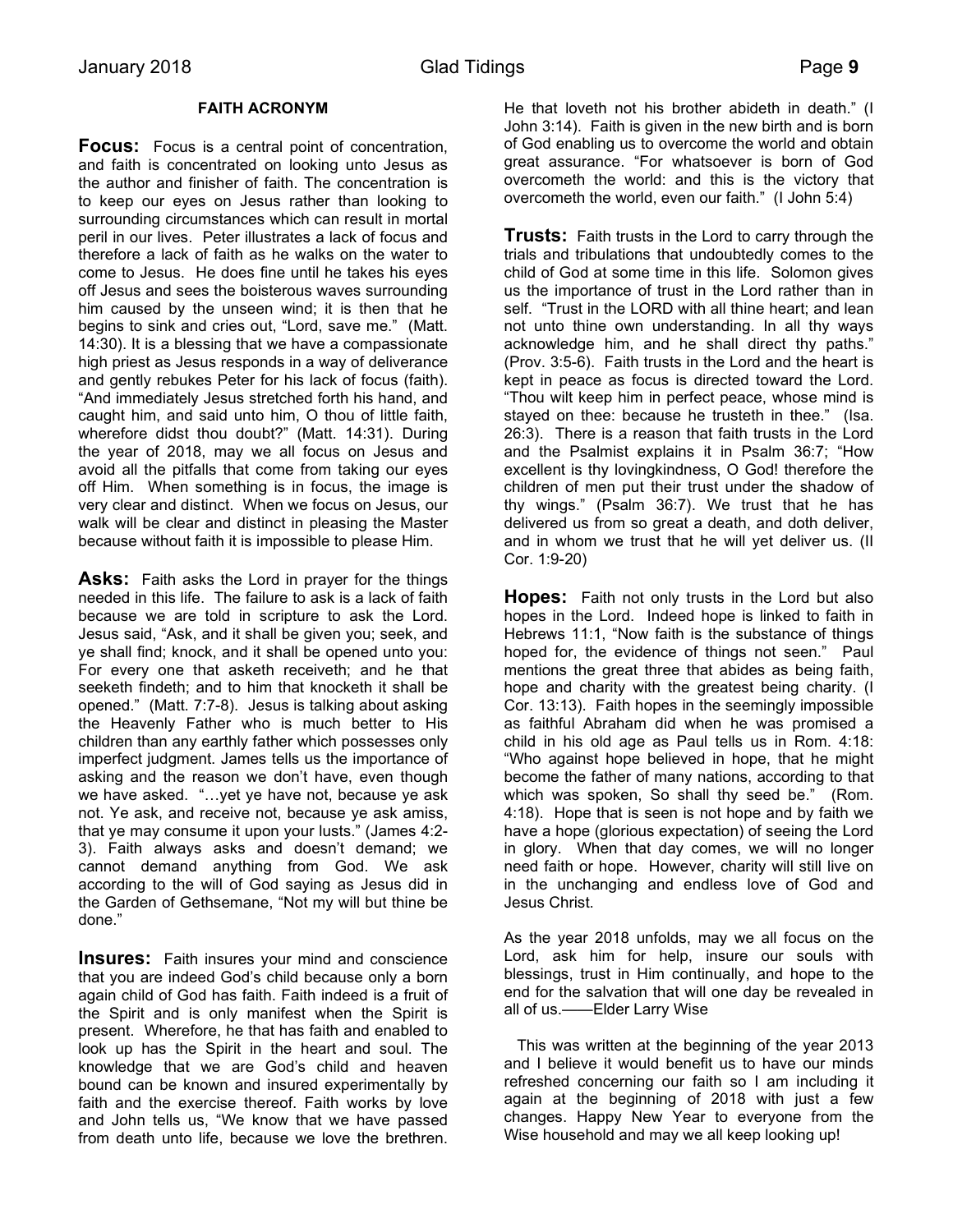# **CAUSE AND EFFECT**

 I trust that I will be led by the Holy Spirit as I undertake to write on this subject, so that what I write will not do any harm to the cause that I love more than anything in this world.

 First, let us think about *cause* and what it means and the effect that it has on the object.

 In 1 Timothy 1:16, we read: "Howbeit for this cause I obtained mercy, that in me first Jesus Christ might shew forth all longsuffering, for a pattern to them which should hereafter believe on Him to life everlasting." There must be a cause before there can be an effect. As soon as one in born of the Spirit you can see the effects of what the cause has brought about.

 I have heard mothers say that they thought their children had the measles. They would try to break the measles out, but they would fail to do so because their children did not have the germ. Just as you can not see the effects of measles (breaking out) unless the cause (germ) is there; so it is with a child of God who is made a new creature in Christ. We can not see the effects until the new birth. "Therefore if any man be in Christ, he is a new creature; old things are passed away; behold, all things are become new."—2 Cor. 5:17.

 We read in Hebrews 13:20: "Now the God of peace, that brought again from the dead our Lord Jesus, that great Shepherd of the sheep, through the blood of the everlasting covenant." Just as sure as the covenant was made we will receive the new birth, which is the effects of the cause. When someone is made a new creature in Christ, you can see the effects in their lives. I would not give anything for something that would not effect me while I live here in this world of sin and sorrow.

 I sometimes use a gourd to show how the spirit affects a child of God. You can put grease in a gourd and for some time you can not see the grease. But it will not be long before you can see the grease coming through the gourd. When you see the grease, then you know that some one has put grease in the gourd. The reason that you can see the grease is because it is in the gourd. That is the way it is when one is made a new creature in Christ. You can see the effect, but the effect is not the cause, but the effect comes from the cause.

 If someone does not believe, shall their unbelief make the faith of God without effect? Let us think about *belief* and see whether it is the cause or the effect. I believe that it is the effect of the cause. I know that we have many good friends that say we must believe to be saved. I say to these friends that you believe that you have to do something to bring the cause about, but when you believe you are too late, because belief is the evidence and not the

cause. We believe because we have been made new creatures in Christ, and not because we believe.

 I wish to show God's little children the difference between the words *faith* and *faithful*. One can have faith and not be faithful, but you can not be faithful without your faith! For faith is a gift of God and the act of being faithful is being obedient to God while they live here in the world. I believe that many of God's children miss many blessings by not being faithful to their calling while they live. The Bible says in 1 Cor. 7:20: "Let every man abide in the same calling wherein he was called."

 I trust these few words will be of some good to the little children of God who are failing to do as they should. You who do not feel like you are fit to join the church, you will never feel fit while you live in the flesh. You who believe that you can do something to bring about the effect—think about what the Bible says about it. The election is over, and the polls are closed, and will not be reopened. Think about it. Is it true or not?

T. E. Majors (From "*The Primitive Baptist",* January 15, 1957)

\*\*\*\*\*\*\*\*\*\*

#### From the booklet **"A Message of Hope"** Elder Fred Bethea **October 19, 1978**

 Jesus had a very troubled life outwardly, yet within he had peace. His inner peace enabled Him to face the cross without complaining. If we could learn to adjust self to the stress of outward things, perhaps the search for a happy peaceful life would not be so difficult.

 Jesus introduced a word to His followers that has gathered the family of God together and explained many things concerning God and His people, this word is FATHER. From the time He said, "I must be about my Father's business," until He said, "Father, I have finished the work which thou gavest me to do." He and His Father were one.

 "As many as are led by the spirit of God, they are the sons of God." The sons of God today may claim the same relationship that Jesus claimed, for He taught us to pray after this manner. "Our father…" This Father-son relationship presents a difficulty for believers; for, it is more difficult to follow a relationship than a fact. Yet this relationship answers some of the great questions of life.

 "I go to my Father." These words of Jesus explained life to Him. It is a statement that explains life to us. It explains the origin of life. I come from my Father. Life is but a preparation for going to the Father. All experiences, good and bad, are a natural part of the path to the Father.

 These words of Jesus sustain life. Without them, life would not be worth living. But, when we live by them, life is worthwhile, because, "I go to my Father."